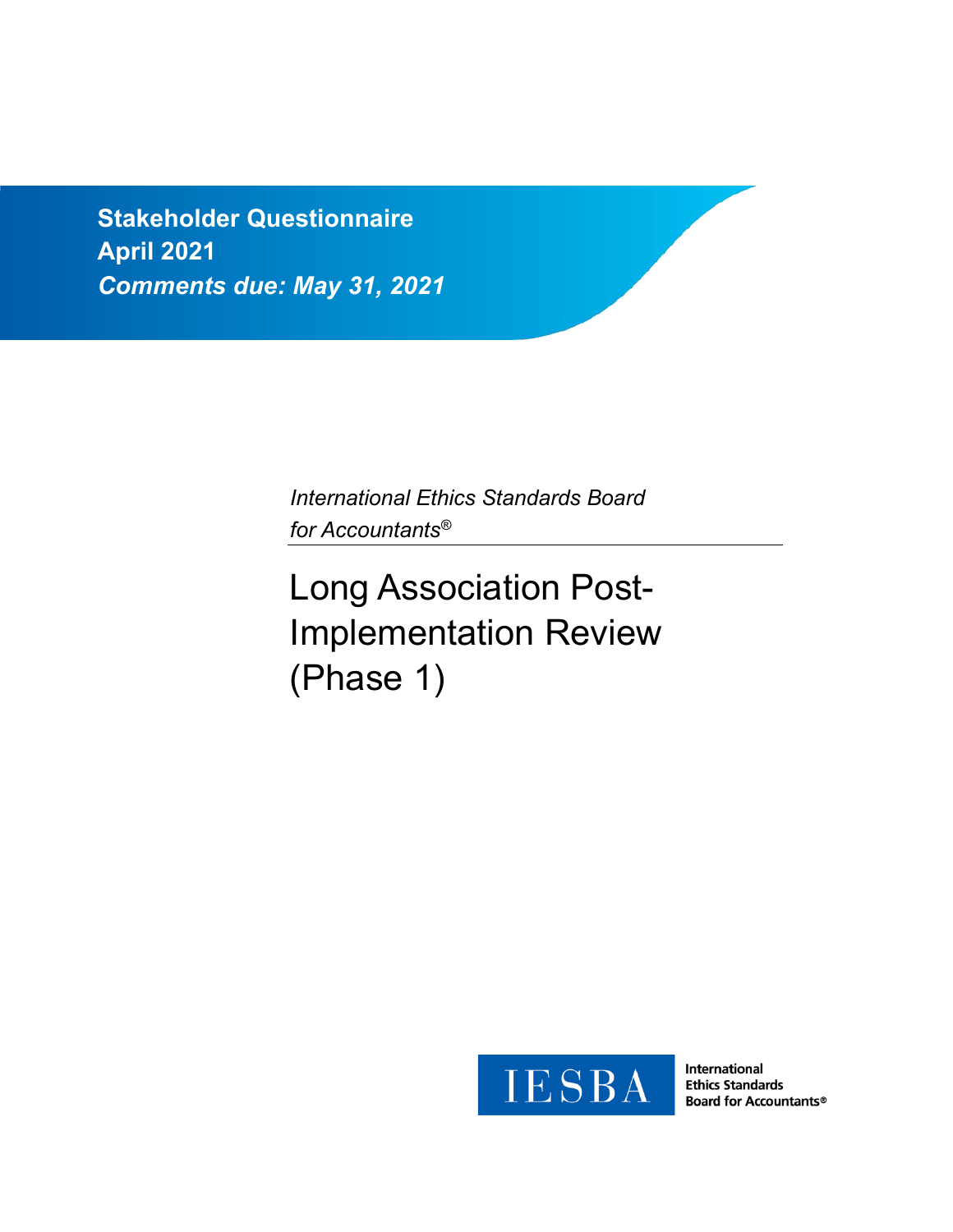

International **Ethics Standards Board for Accountants®** 

## **About the IESBA**

The [International](http://www.ethicsboard.org/) Ethics Standards Board for Accountants® (IESBA®) is an independent global standardsetting board. The IESBA's mission is to serve the public interest by setting ethics standards, including auditor independence requirements, which seek to raise the bar for ethical conduct and practice for all professional accountants through a robust, globally operable *[International](https://www.ethicsboard.org/international-code-ethics-professional-accountants) Code of Ethics for Professional Accountants (including International [Independence](https://www.ethicsboard.org/international-code-ethics-professional-accountants) Standards)* (the Code).

The IESBA believes a single set of high-quality ethics standards enhances the quality and consistency of services provided by professional accountants, thus contributing to public trust and confidence in the accountancy profession. The IESBA sets its standards in the public interest with advice from the IESBA Consultative Advisory Group (CAG) and under the oversight of the Public Interest Oversight Board (PIOB).

The structures and processes that support the operations of the IESBA are facilitated by the International Federation of Accountants® (IFAC®).

Copyright © April 2021 by the International Federation of Accountants (IFAC). For copyright, trademark, and permissions information, please see [page](#page-15-0) 16,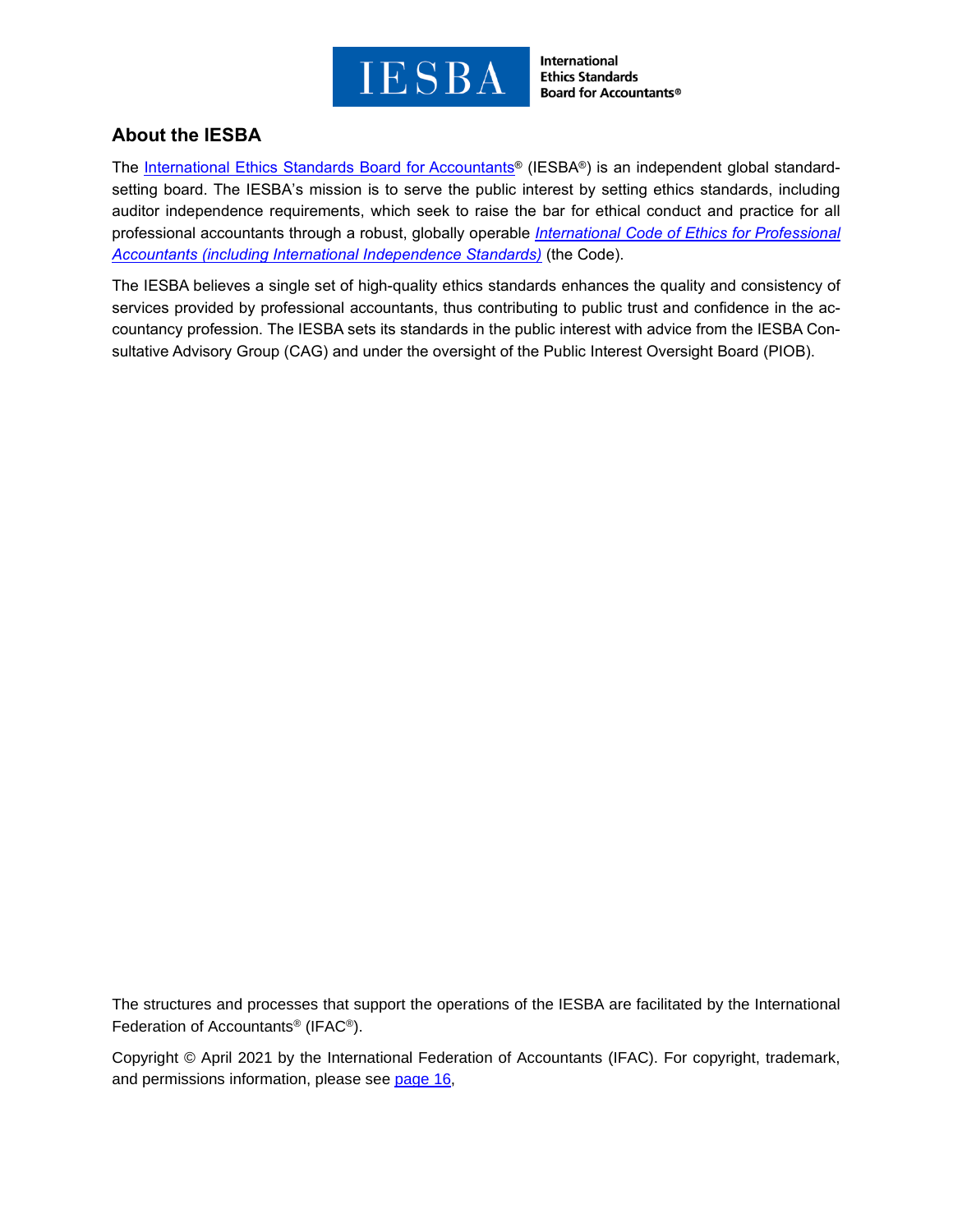## **REQUEST FOR INPUT**

The IESBA's Long Association Post-Implementation Review (LAPIR) Working Group has developed this questionnaire to inform its consideration of the implications of the expiration of the transitional provision contained in paragraph R540.19 of the long association provisions of the Code (Phase 1 of the LAPIR).

Respondents are asked to submit their responses to this questionnaire electronically through the IESBA website, using the "Submit a [Comment"](https://www.ethicsboard.org/exposure-draft/submit-comment?exposure-draft=288494) link. Please submit comments in both PDF and Word files. Also, please note that first-time users must register to use this feature. Although the IESBA prefers that comments are submitted via its website, comments can also be sent to Geoff Kwan, IESBA Principal, at [geoffkwan@ethicsboard.org.](mailto:geoffkwan@ethicsboard.org)

All responses to this questionnaire, whether complete or partial, once submitted will be accepted and considered as input by the Working Group as part of phase 1 of the LAPIR.

Responses are requested by **May 31, 2021.**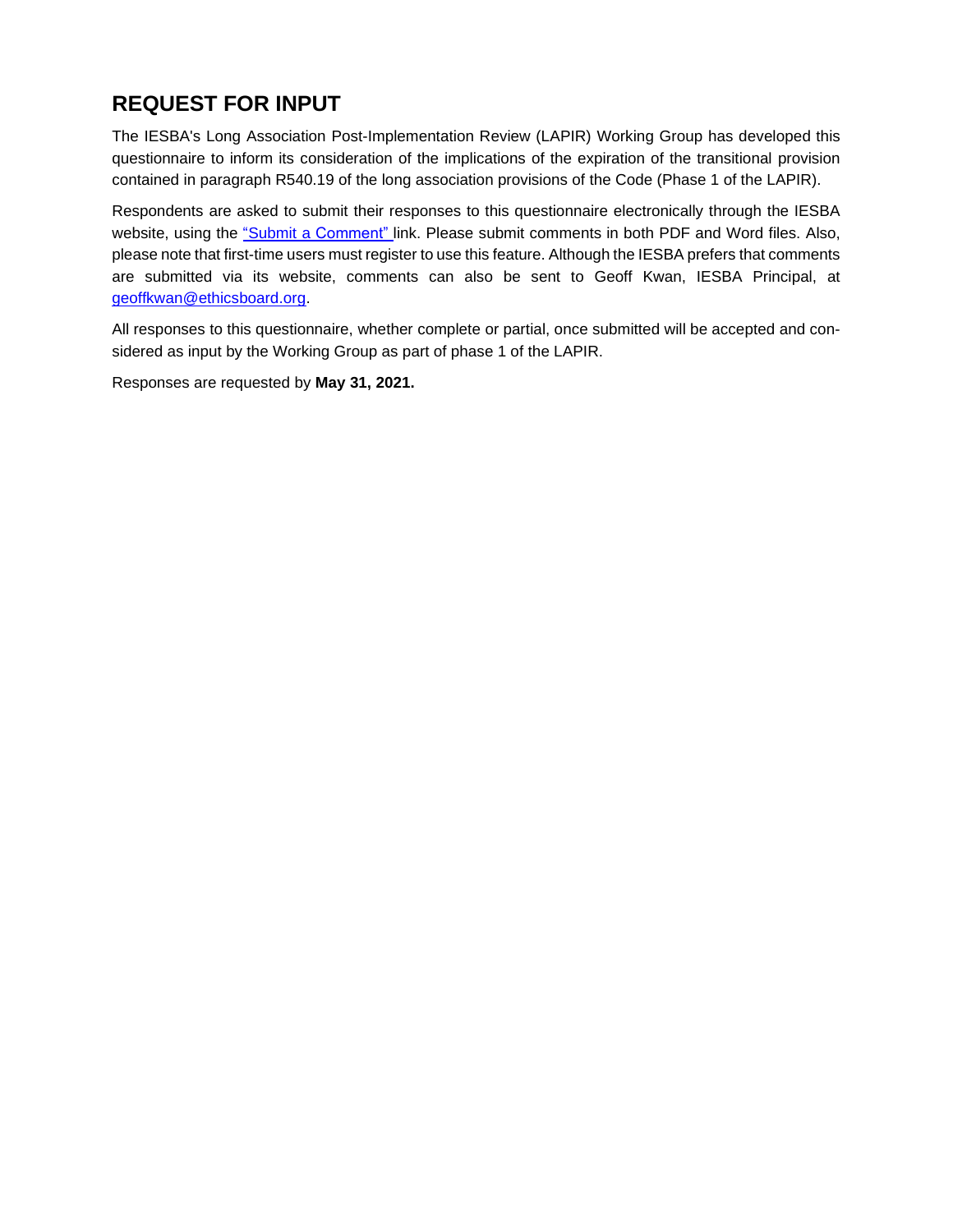## **LONG ASSOCIATION POST-IMPLEMENTATION REVIEW (PHASE 1) – STAKEHOLDER QUESTIONNAIRE**

## **CONTENT**

Page

| Part B - National Standard Setters or Professional Accountancy Organizations  9             |  |
|---------------------------------------------------------------------------------------------|--|
|                                                                                             |  |
|                                                                                             |  |
| Part E – Others (e.g., investors or other users of financial statements, those charged with |  |
|                                                                                             |  |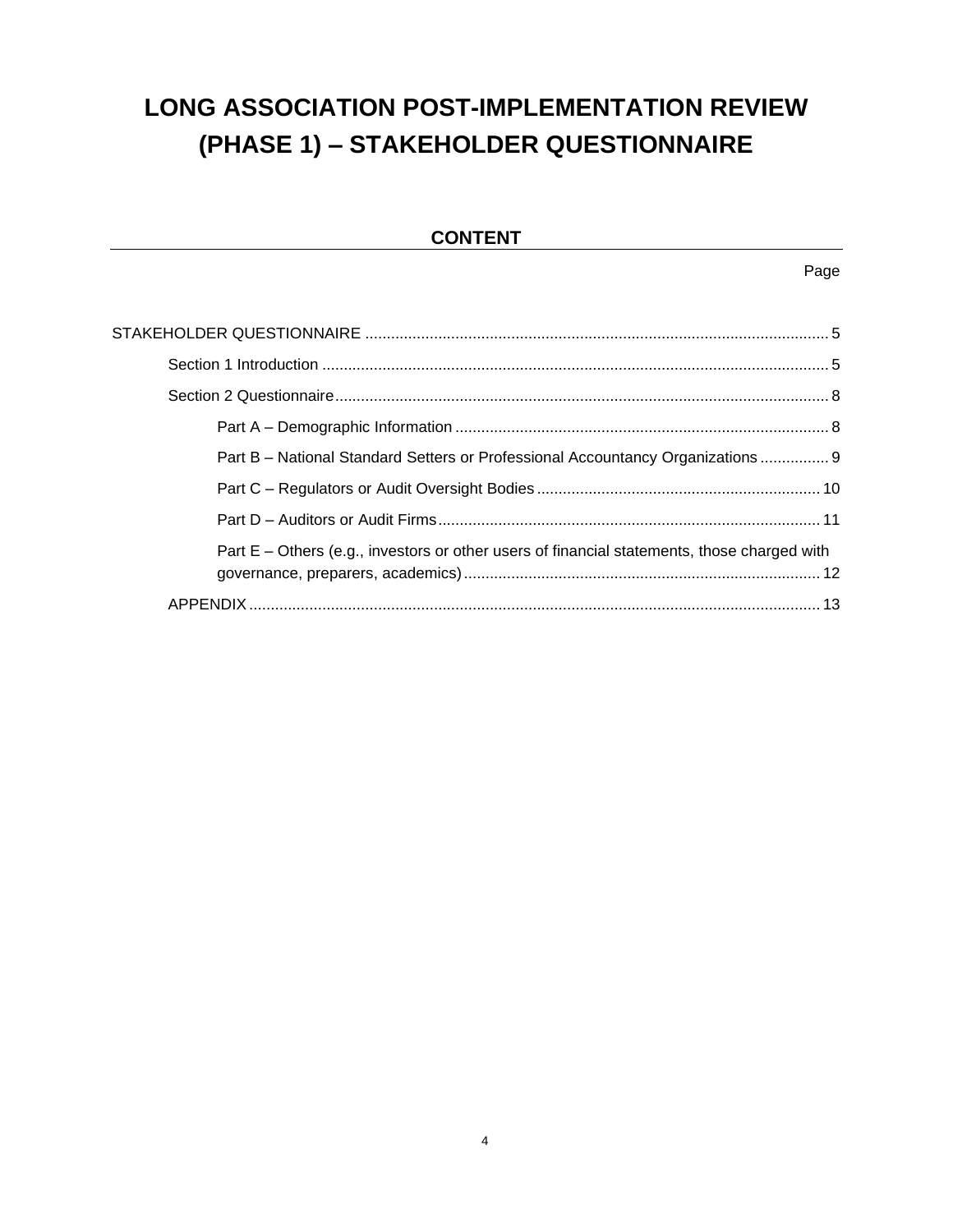## **STAKEHOLDER QUESTIONNAIRE**

### **Section 1 Introduction**

#### **Background**

- 1. In January 2017, the IESBA issued the Close-Off Document, *Changes to the Code [Addressing](https://www.ethicsboard.org/publications/close-changes-code-addressing-long-association-personnel-audit-or-assurance-client-6) the Long [Association](https://www.ethicsboard.org/publications/close-changes-code-addressing-long-association-personnel-audit-or-assurance-client-6) of Personnel with an Audit or Assurance Client*. Those changes strengthened the provisions of the Code dealing with long association of personnel with an audit or assurance client ('long association').
- 2. With respect to audits of public interest entities (PIEs), the revisions in the Close-Off Document, among other things:
	- Retained the time-on period for key audit partners (KAPs) at seven years;
	- Extended the mandatory cooling-off period for engagement partners (EPs) from two years to five years; and
	- Introduced a provision that allows a jurisdiction to substitute the cooling-off period of five years for EPs with a shorter cooling-off period established by law or regulation or by a body authorized or recognized by law or regulation but not less than three years, provided that the time-on period in that jurisdiction does not exceed seven years (the "jurisdictional provision").
- 3. The jurisdictional provision as approved by the IESBA (paragraph 290.163 in the Close-Off Document), subsequently became paragraph R540.19 in the current Code following completion of the IESBA's Restructuring the Code Project in December 2017.

#### **Extract from the IESBA Code**

Shorter Cooling-off Period Established by Law or Regulation

- **R540.19** Where a legislative or regulatory body (or organization authorized or recognized by such legislative or regulatory body) has established a cooling-off period for an engagement partner of less than five consecutive years, the higher of that period or three years may be substituted for the cooling-off period of five consecutive years specified in paragraphs R540.11, R540.14 and R540.16(a) provided that the applicable time-on period does not exceed seven years.
- 4. The IESBA agreed that the jurisdictional provision should have a transitional period of five years from when the revised long association provisions became effective, i.e., for audits of financial statements for periods beginning on or after December 15, 2018. The jurisdictional provision is, therefore, due to expire for audits of financial statements for periods beginning on or after December 15, 2023.
- 5. Please refer to the Appendix to this questionnaire for background information about the development of the jurisdictional provision.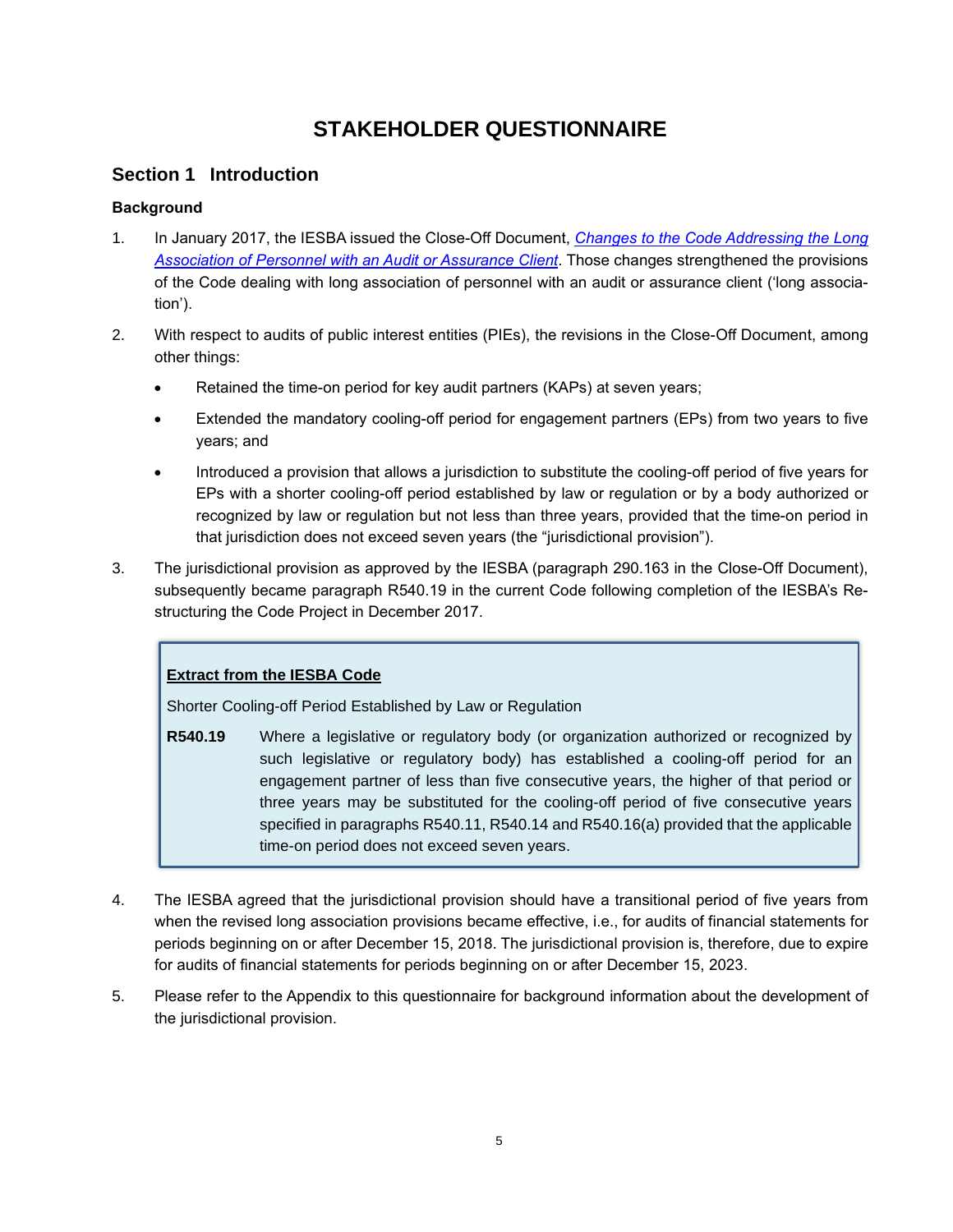#### **Long Association Post-Implementation Review (Phase 1)**

- 6. When finalizing the Long Association project, the IESBA committed to review the revised provisions to take account of, among other matters:
	- Other legislative or regulatory developments implemented by regimes around the world to address long association; and
	- Matters arising from the practical application of the revisions to the Code.
- 7. As set out in the IESBA's Strategy & Work Plan 2019-2023 (SWP), the LAPIR is to be carried out in two phases:

#### Phase 1

Phase 1 will review the implementation status of the five-year cooling-off requirement for EPs on audits of PIEs, and any issues arising from the implementation of such requirement before the expiry of the transition period for the jurisdictional provision. This phase commenced in Q1 2021.

#### Phase 2

Phase 2 is due to commence in Q2 2023. It will review how effectively the other revised long association provisions in the Code are being implemented in practice, taking into account legislative or regulatory developments implemented by other regimes around the world to address long association, such as mandatory firm rotation (MFR) and mandatory retendering (MRT). To achieve synergies, the LAPIR Phase 2 will be undertaken in conjunction with the post-implementation review of the restructured Code.



8. Under Phase 1 of LAPIR, the IESBA will consider all relevant information received in relation to the expiration of the jurisdictional provision for audits of financial statements for periods beginning on or after on December 15 2023 and any issues arising therefrom.

- 9. The IESBA will not seek or analyze information about the efficacy of the five-year cooling-off requirement under Phase 1 as:
	- It would be premature to review the requirement as only two years have elapsed since the provision became effective and the first full five-year period has not yet been completed.
	- Such a matter should not be addressed in isolation of the remaining long association provisions in Section 540 and, therefore, would be best addressed as part of the broader review under Phase 2 of the LAPIR.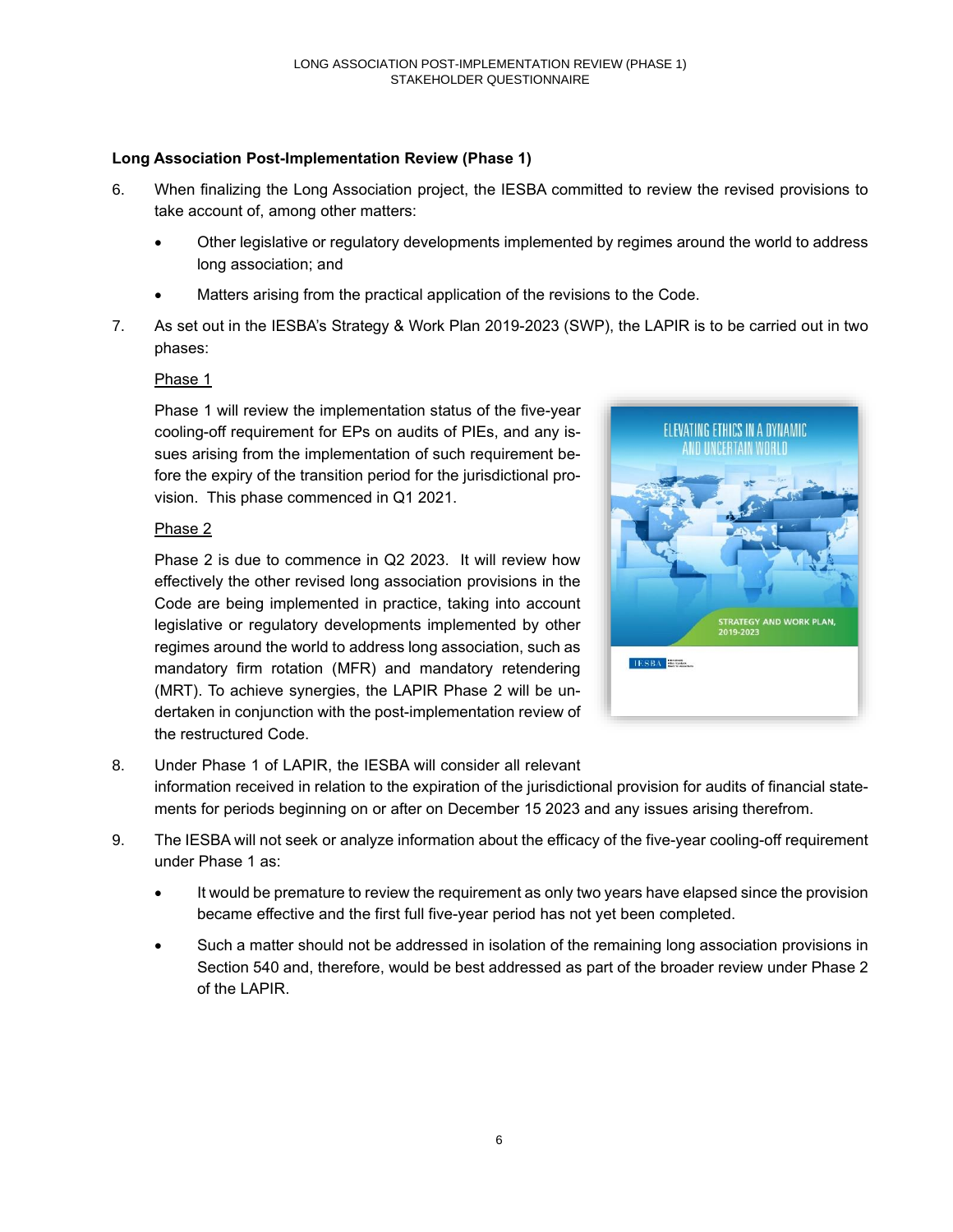10. The timeline and milestones of Phase 1 of LAPIR are as follows:

| March 2021           | IESBA confirmation of Phase 1 scope and approach            |
|----------------------|-------------------------------------------------------------|
| <b>April 2021</b>    | Release of stakeholder update and stakeholder questionnaire |
| May - September 2021 | Targeted stakeholder outreach                               |
| September 2021       | Working Group recommendations to the IESBA                  |
| December 2021        | Final recommendations and IESBA determination               |

#### **Purpose of Stakeholder Questionnaire**

- 11. This questionnaire forms part of the IESBA's information gathering under Phase 1. Among other things, this questionnaire aims to establish:
	- The level of adoption of the five-year cooling-off period by jurisdictions and firms as required by Section 540 of the Code;
	- The extent to which those jurisdictions and firms that have not adopted a five-year cooling-off period have done so in reliance upon the jurisdictional provision (paragraph R540.19);
	- Whether jurisdictions that have not adopted a five-year cooling-off period in reliance upon the jurisdictional provision intend to adopt a five-year cooling-off period on the expiration of the jurisdictional provision on December 15 2023; and
	- Whether transition to the five-year cooling-off requirement is expected to give rise to any potential issues or concerns when the jurisdictional provision expires for audits of financial statements for periods beginning on or after December 15, 2023.
- 12. All responses to this questionnaire, whether complete or partial, once submitted will be accepted and considered as input to the work of the LAPIR Working Group. The responses received will be summarized (in various ways, including for example by stakeholder group) for purposes of progressing the LAPIR workstream, including providing feedback to the IESBA and in developing recommendations for possible further actions. Although the results of the questionnaire may be made public through issues papers and related materials for the IESBA's consideration in plenary session, there will be no attribution of responses to any individual respondent.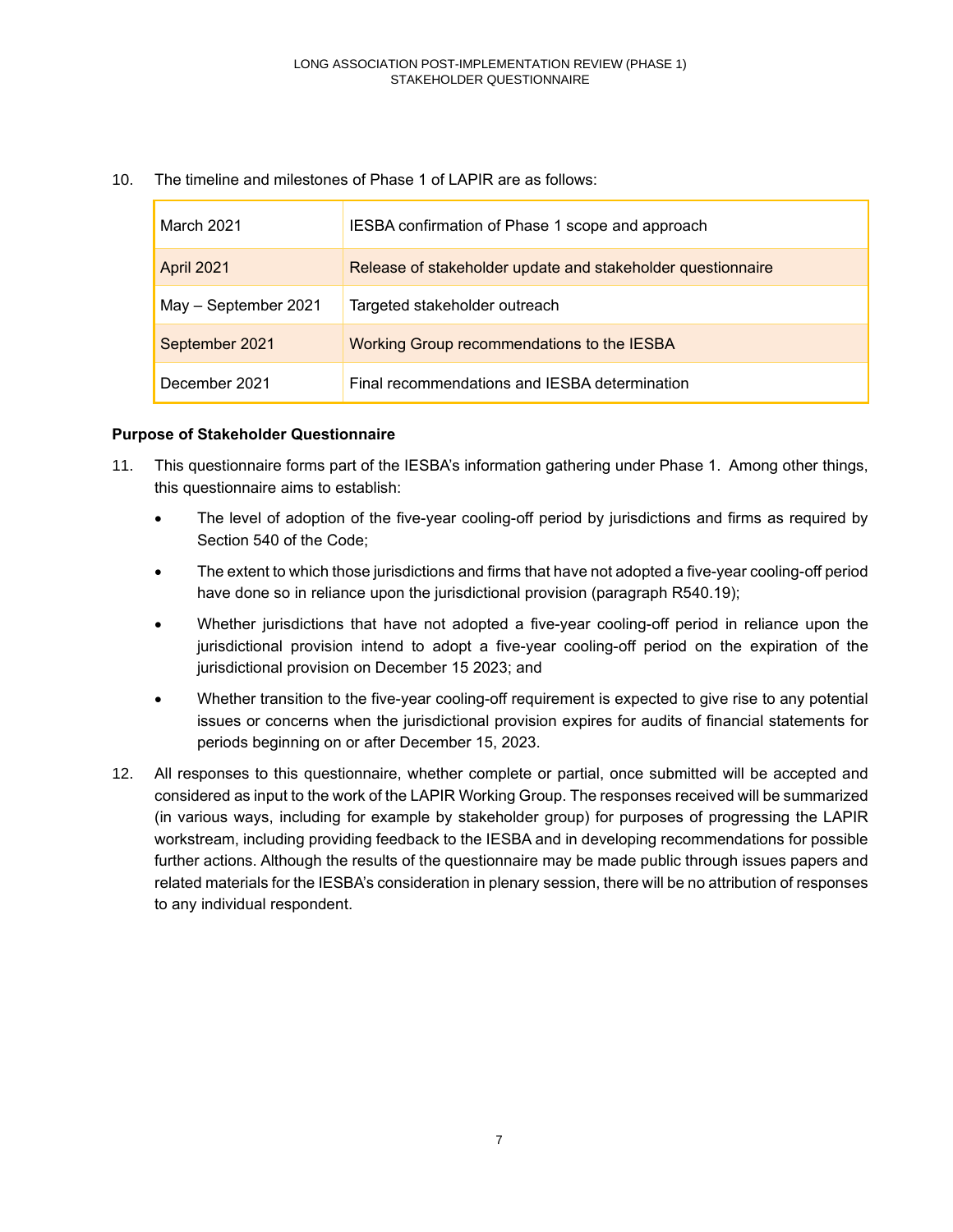## **Section 2 Questionnaire**

#### **Format of Questionnaire**

This questionnaire includes questions targeted at various stakeholder groups. Respondents to the questionnaire are asked to provide their responses only on the questions applicable to the stakeholder group to which they belong.

## **Part A – Demographic Information**

#### Question 1

Please indicate the geographical profile which best represents your situation, i.e., from which geographical perspective are you providing your responses?

- Global
- Regional (Please specify)
- Multiple jurisdictions (Please specify)
- Single jurisdiction (Please specify)

#### Question 2

Please indicate the stakeholder group to which you belong, i.e., from which perspective are you providing your responses?

- National Standard Setters or Professional Accountancy Organizations (Complete Part B)
- Regulators or Audit Oversight Bodies (Complete Part C)
- Auditors or Audit Firms (Complete Part D)
- Others (e.g., investors or other users of financial statements, those charged with governance, preparers, academics) (Complete Part E)

#### Question 3

Please provide the following information about your organization (if applicable) and other contact information:

- Your organization's name (or leave blank if you are completing the questionnaire in your personal capacity)
- Your name and job title/role
- Your email address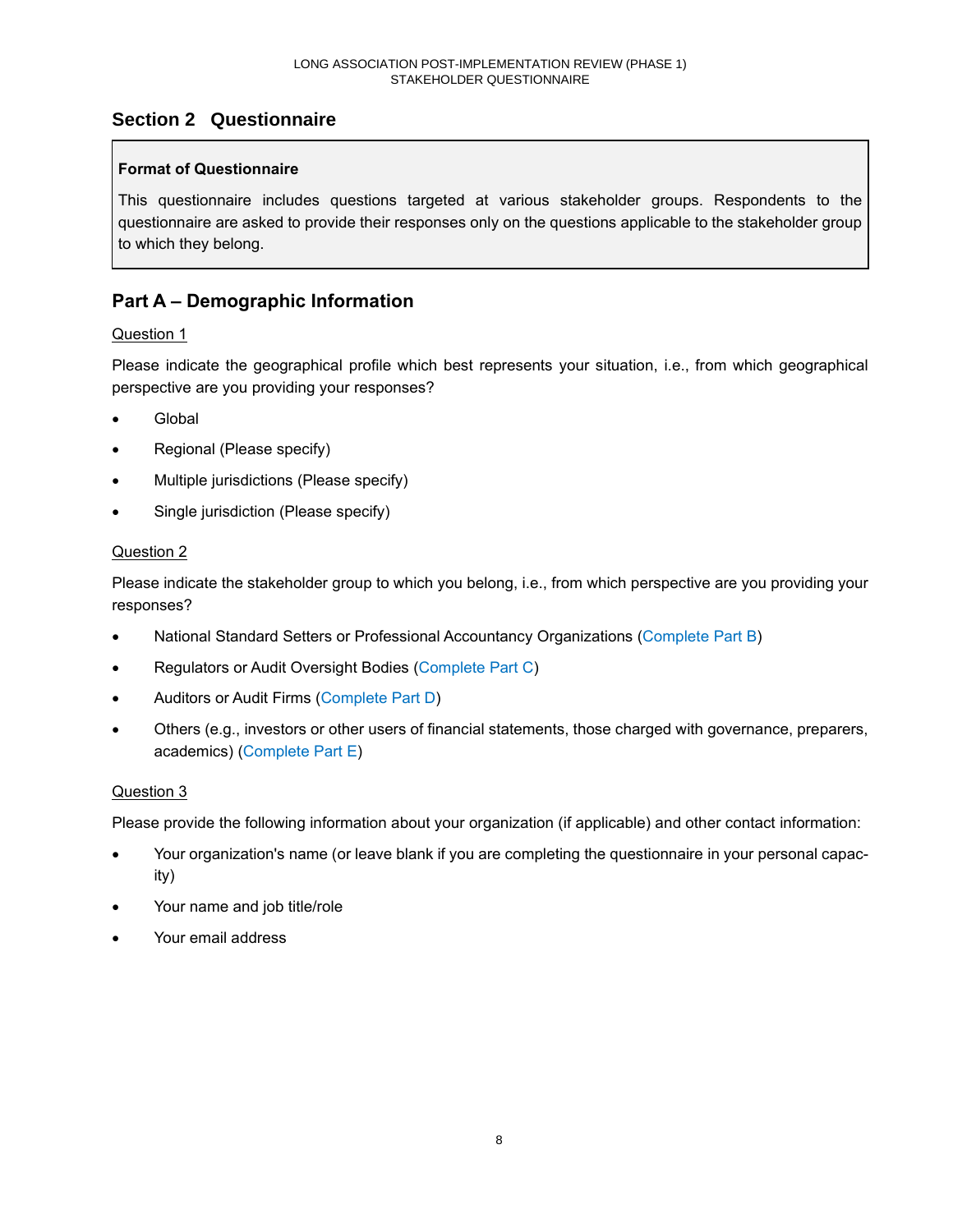## **Part B – National Standard Setters or Professional Accountancy Organizations**

- 1. (a) Has a cooling-off period of five years for engagement partners (EPs) on audits of public interest entities (PIEs) been implemented in your jurisdiction in accordance with Section 540 of the Code?
	- (b) If so, were any substantial issues encountered as a result of its implementation?
- 2. (a) Has a cooling-off period of five or more years for EPs been implemented in your jurisdiction otherwise than by adoption of the Code, e.g., by law or regulation or through a different ethical framework?

(b) If so, are there any significant differences between those requirements and the requirements of Section 540? For example, does the cooling-off period apply to EPs on audits of all PIEs or only listed entities?

- 3. If the cooling-off period for EPs on audits of PIEs in your jurisdiction is shorter than five years, is this because jurisdiction:
	- (a) Has applied the jurisdictional provision (paragraph R540.19 of the Code)? or
	- (b) Is required to comply with a different regime to address the threats created by long association that permits a cooling-off period that is shorter than five years? If so, please describe the regime.
- 4. If your jurisdiction has applied the jurisdictional provision in the Code (paragraph R540.19):
	- (a) What cooling-off period is in effect?
	- (b) Has consideration been given to the implications of the expiry of the jurisdictional provision for audits of financial statements for periods beginning on or after December 15, 2023?

If so, does your jurisdiction intend that a five-year cooling-off period should apply from December 15 2023?

- (c) What potential issues, if any, are expected to arise from the five-year cooling-off period becoming effective?
- 5. If your jurisdiction does not intend to adopt a five-year cooling-off period for EPs on audits of PIEs, please set out the rationale for the approach proposed or considered. For instance:
	- Alternative measures are in place to address the threats created by long association and those measures are considered adequate (e.g., mandatory firm rotation). If so, please describe those measures; or
	- The circumstances particular to your jurisdiction give rise to issues that outweigh the benefits of implementing a five-year cooling-off period. If so, please describe those circumstances and the public interest considerations leading to that conclusion.
- 6. Are there any other issues or comments that the IESBA should consider under Phase 1 of the LAPIR in relation to the expiry of the jurisdictional provision and the implementation of a five-year cooling-off period for EPs on PIE audits?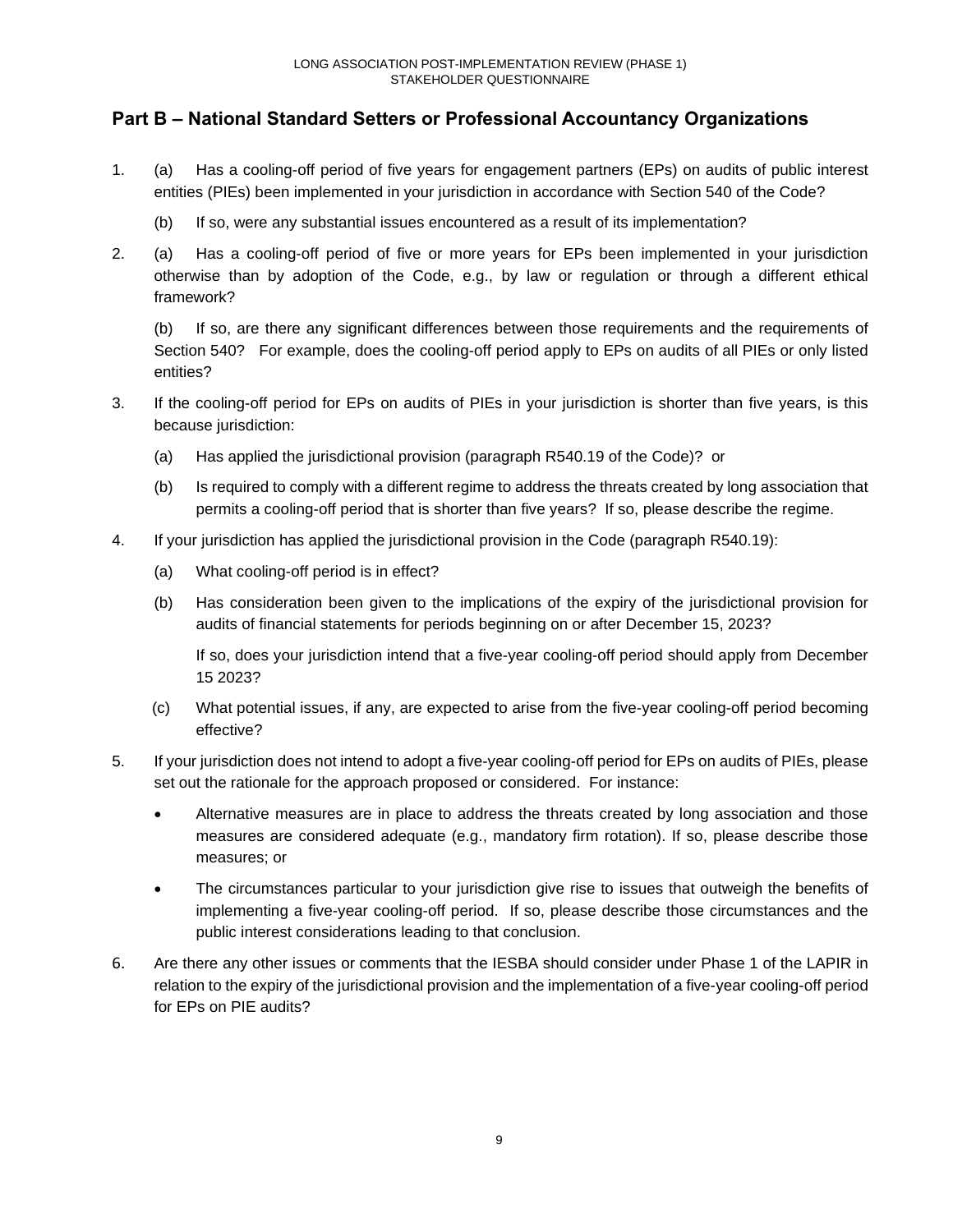## **Part C – Regulators or Audit Oversight Bodies**

- 1. (a) Has a cooling-off period of five or more years for engagement partners (EPs) on audits of public interest entities (PIEs) been implemented in the jurisdiction for which you have responsibility?
	- (b) If yes, please provide details.
- 2. If a cooling-off period for EPs on audits of PIEs that is shorter than five years has been implemented in the jurisdiction for which you have responsibility, is this because:
	- (a) The jurisdictional provision (paragraph R540.19 of the Code) has been applied; or
	- (b) A different regime has been adopted to address the threats created by long association that permits a cooling-off period that is shorter than five years? If so, please describe the regime.
- 3. If the jurisdictional provision has been applied, is there an intention to let the five-year cooling-off period become effective when the jurisdictional provision expires for audits of financial statements for periods beginning on or after December 15, 2023?
- 4. If there is not an intention to adopt a five-year cooling-off period for EPs on audits of PIEs, please set out the rationale for the approach proposed. For instance, is that because:
	- Alternative measures are in place to address the threats created by long association and those measures are considered adequate (e.g., mandatory firm rotation)? If so, please describe those measures; or
	- The circumstances in the jurisdiction for which you have responsibility give rise to issues that outweigh the benefits of implementing a five-year cooling-off period? If so, please describe those circumstances and the public interest considerations leading to that conclusion.
- 5. Are there any other issues or comments that the IESBA should consider under Phase 1 of the LAPIR in relation to the expiry of the jurisdictional provision and the implementation of a five-year cooling-off period for EPs on PIE audits?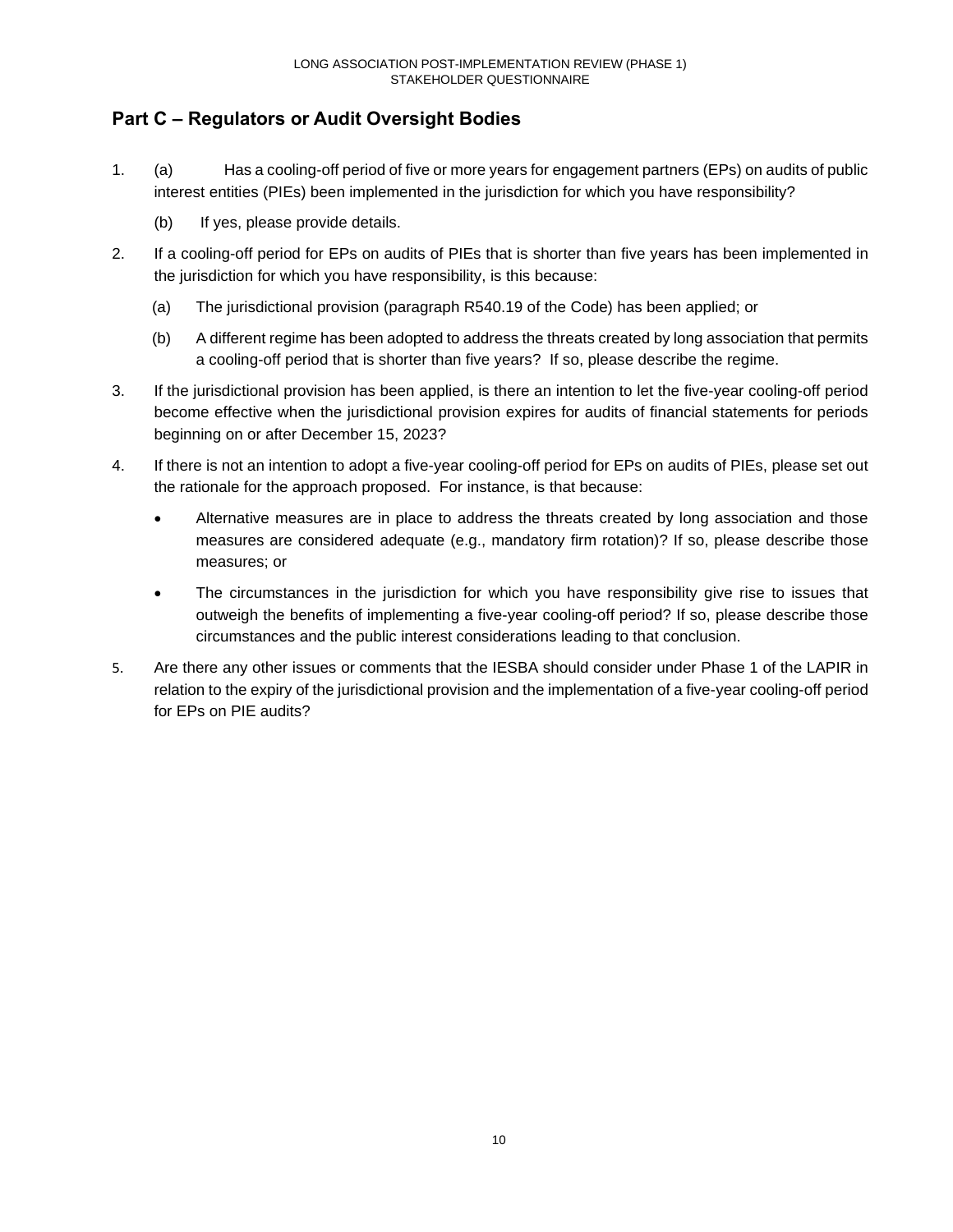## **Part D – Auditors or Audit Firms**

1. Does your firm have a global or regional policy that requires engagement partners (EPs) on audits of public interest entities (PIEs) to observe a cooling-off period of five years or more?

If so, does that policy apply irrespective of whether a shorter period is permissible under laws, regulations or other standards in a particular jurisdiction?

- 2. If your firm does not have such a global or regional policy, do you or any of your network firms apply a cooling-off period for EPs on audits of PIEs that is shorter than five years? If so, is that because the relevant jurisdiction:
	- (a) Has applied the jurisdictional provision (paragraph R540.19 of the Code); or
	- (b) Has complied with a different regime to address the threats created by long association that permits a cooling-off period that is shorter than five years? If so, please describe the regime.
- 3. Where the cooling-off period applied by your firm or any of your network firms is less than five years in reliance on the jurisdictional provision or local regulation, would the expiry of the jurisdictional provision for audits of financial statements for periods beginning on or after December 15, 2023 give rise to any issues or concerns that you think the IESBA should have regard to?

If so, please describe those issues or concerns and any steps that might be taken to address them.

4. Are there any other issues or comments that the IESBA should consider under Phase 1 of the LAPIR in relation to the expiry of the jurisdictional provision and the implementation of a five-year cooling-off period for EPs on PIE audits?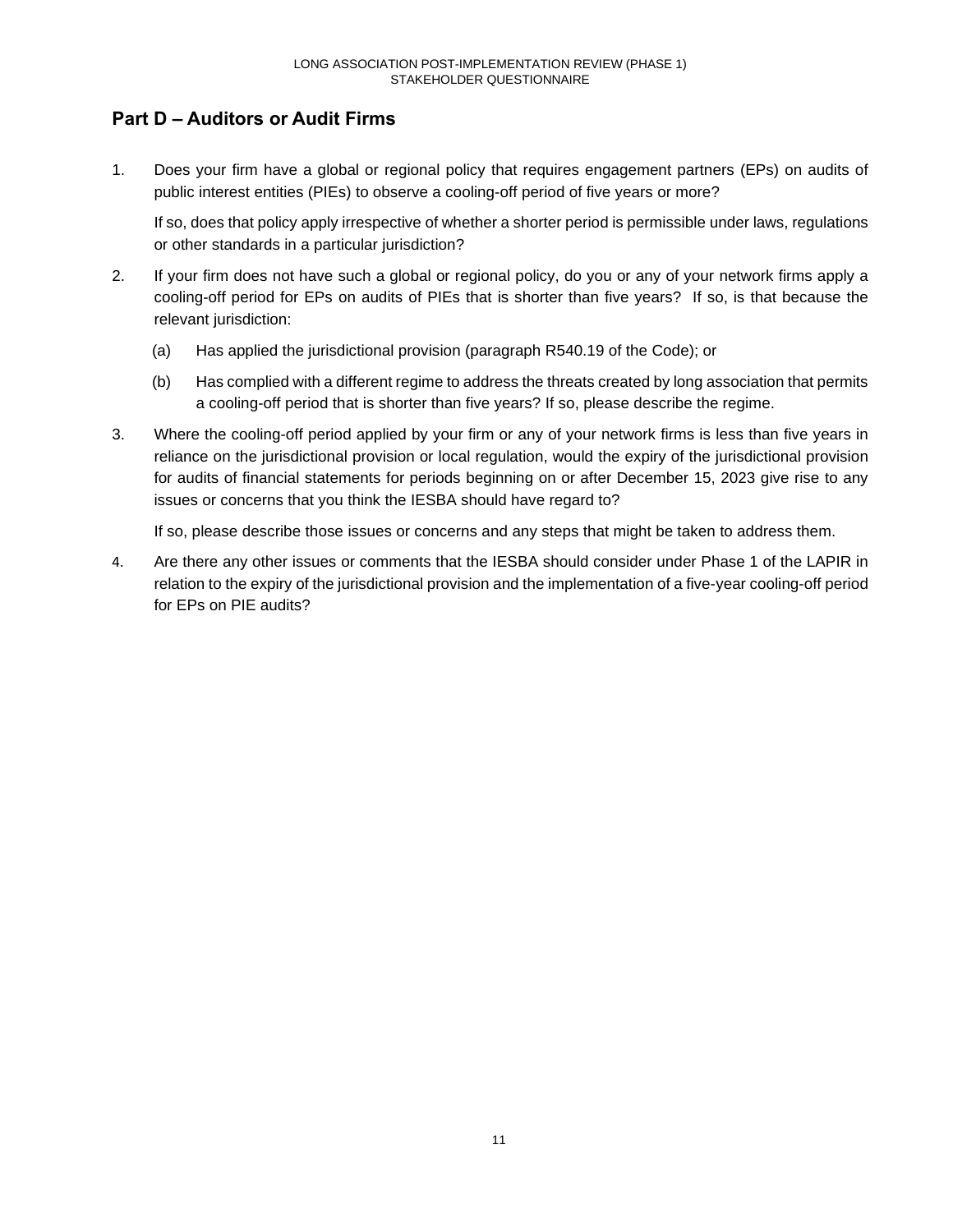## **Part E – Others (e.g., investors or other users of financial statements, those charged with governance, preparers, academics)**

- 1. Will the expiry of the jurisdictional provision for audits of financial statements for periods beginning on or after December 15, 2023 give rise to any issues or concerns that you think the IESBA should have regard to? If so, please describe those issues and any steps that might be taken to address them.
- 2. Are there any other issues or comments that the IESBA should consider under Phase 1 of the LAPIR in relation to the expiry of the jurisdictional provision and the implementation of a to the five-year cooling-off period for EPs on PIE audits?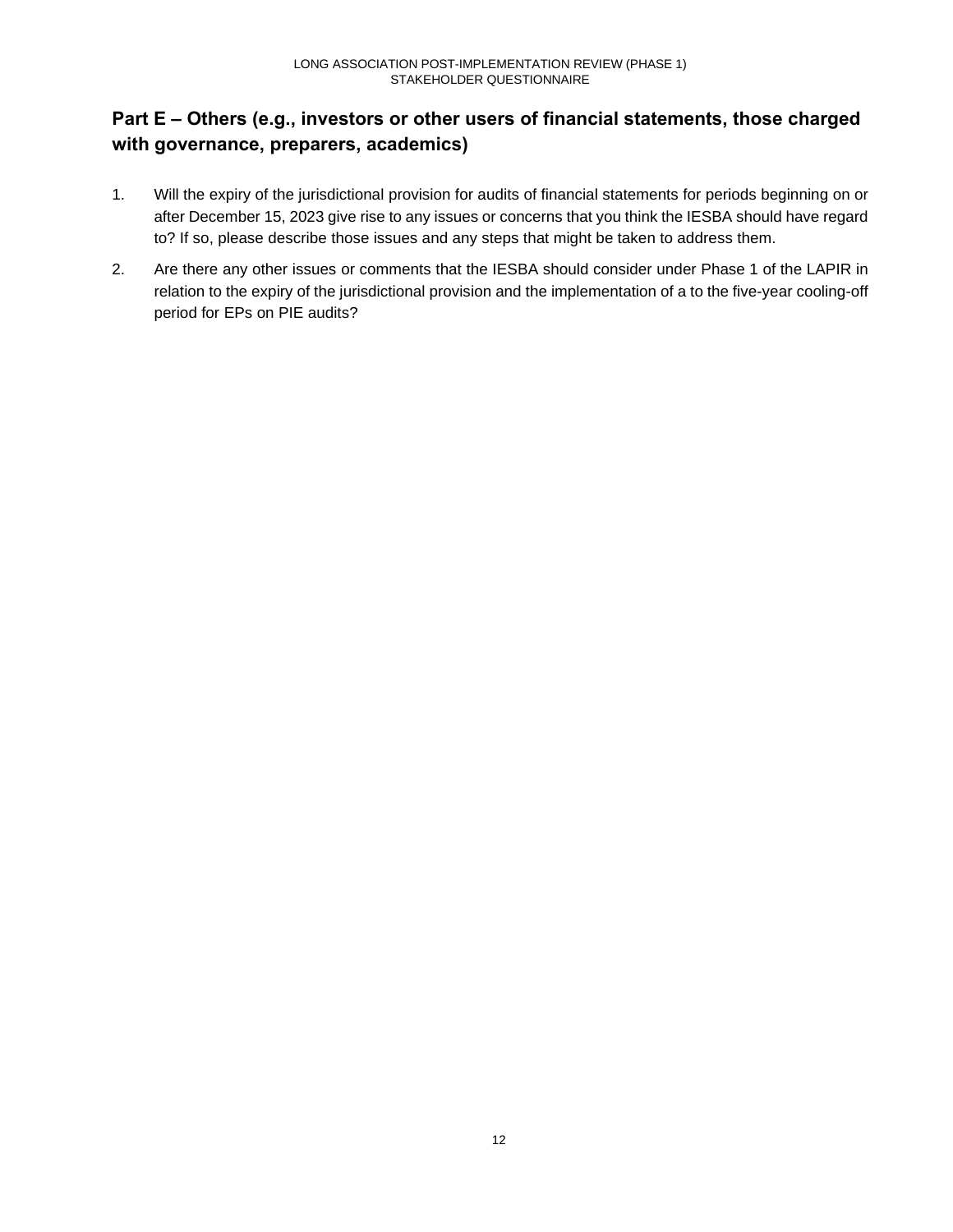## **APPENDIX**

## **Additional Background and Information Regarding the Jurisdictional Provision**

#### **Development of the Jurisdictional Provision**

- 1. In the case of audit and assurance engagements, it is in the public interest and required by the Code that members of audit and assurance teams and firms be independent, both of mind and in appearance, of their audit and assurance clients.<sup>1</sup>
- 2. Long association of personnel on an audit engagement with an audit client can adversely impact objectivity and professional skepticism, which in turn are important contributors to audit quality. The independent auditor constitutes the principal external check on the integrity of financial statements. Hence, the length of an individual's relationship with the audit client becomes a visible factor when evaluating the auditor's independence of mind and independence in appearance.
- 3. The IESBA acknowledged that a perception issue existed with respect to the previous long association provisions of the Code, particularly as an individual could serve as a key audit partner (KAP) to an audit client that is a PIE for 14 out of a total of 16 consecutive years. Accordingly, the IESBA agreed that it was in the public interest to undertake a project to consider whether the provisions remained appropriate to address the threats to independence created by long association (Long [Association](https://www.ethicsboard.org/projects/long-association-senior-personnel-including-partner-rotation-audit-client) Project).
- 4. In August 2014, the IESBA published its proposals in the exposure draft (ED), *[Proposed](https://www.ifac.org/publications-resources/proposed-changes-certain-provisions-code-addressing-long-association-personne) Changes to the Code Addressing the Long [Association](https://www.ifac.org/publications-resources/proposed-changes-certain-provisions-code-addressing-long-association-personne) of Personnel of an Audit or Assurance Client*. In December 2015, the IESBA:
	- Concluded on many aspects of its proposals in the former Sections 290<sup>2</sup> and 291,<sup>3</sup> which included retaining the seven-year time on period for all KAPs and reaffirming that the cooling-off period for EPs auditing PIEs be extended from two to five years.
	- Determined there was a need to re-expose three key issues relating to the IESBA's proposals which, amongst other things, addressed circumstances where jurisdictions have established legislative or regulatory requirements addressing long association that were different from those proposed by the IESBA.
- 5. In February 2016, the IESBA issued a re-exposure draft (re-ED), *Limited [Re-exposure](http://www.ifac.org/publications-resources/exposure-draft-limited-re-exposure-proposed-changes-code-addressing-long) of Proposed Changes to the Code Addressing the Long [Association](http://www.ifac.org/publications-resources/exposure-draft-limited-re-exposure-proposed-changes-code-addressing-long) of Personnel with an Audit Client*, which also included a Basis for Conclusions summarizing the significant issues raised by respondents on the proposals in the August 2014 ED that were addressed and finalized by the IESBA in December 2015.
- 6. In September 2016, the IESBA reached an agreement on provisions to address the three matters that were dealt with in the re-ED. Subsequently, in early November 2016, the Public Interest Oversight Board

<sup>1</sup> **Independence of mind** is the state of mind that permits the expression of a conclusion without being affected by influences that compromise professional judgment, thereby allowing an individual to act with integrity and exercise objectivity and professional skepticism.

**Independence in appearance** is the avoidance of facts and circumstances that are so significant that a reasonable and informed third party would be likely to conclude, weighing all the specific facts and circumstances, that a firm's, or a member of the audit team's, integrity, objectivity or professional skepticism has been compromised.

<sup>2</sup> Former Section 290, *Independence – Audit and Review Engagements* (Part 4A in the extant restructured Code)

<sup>3</sup> Former Section 291, *Independence – Other Assurance Engagements* (Part 4B in the extant restructured Code)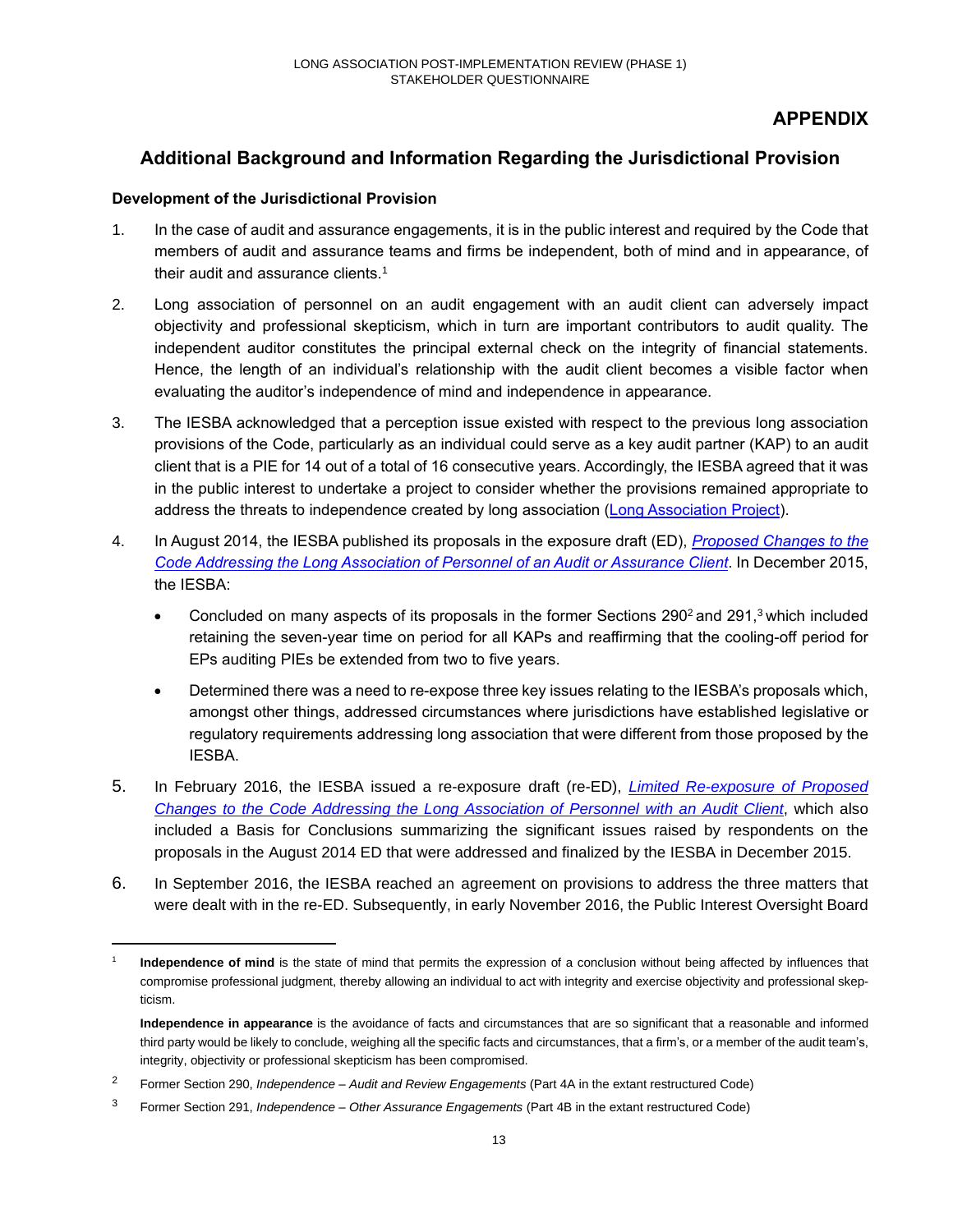(PIOB) expressed a number of concerns regarding the proposed revised provisions, primarily their perceived complexity and concerns about permitted exceptions. As a result of discussions between senior representatives of the IESBA and the PIOB, the PIOB's concerns were narrowed down to three key areas, namely:

- (a) The provision developed to address the position where legislative or regulatory requirements had been implemented in individual jurisdictions that were different to those proposed by the IESBA (the "jurisdictional provision");
- (b) The exception that would permit, under certain conditions, an audit engagement team for a PIE to consult with an individual who previously acted as EP or engagement quality reviewer<sup>4</sup> (EQR) on the audit engagement if they have taken on a primary role as a technical specialist in their firms; and
- (c) The need for transitional provisions relative to the effective date.

#### **Jurisdictional Provision**

- 7. Some respondents to the ED had raised concerns regarding the interaction of the proposals with local requirements, particularly in jurisdictions that had also implemented MFR or had a shorter time-on period for KAPs. The IESBA acknowledged that, in some cases, overlaying the ED proposals on existing regulatory requirements might have unintended consequences and make the requirements applicable in that jurisdiction stricter than those in the Code, or make it too complicated to interpret and apply the additional requirements. The IESBA felt that both these outcomes might detract from its goal of promoting widespread adoption and implementation of the Code. The IESBA also did not believe that it would be possible to deal with "equivalence" between the PIE requirements in the Code and different jurisdictional requirements to address the threats created by long association.
- 8. In response to these concerns, the IESBA considered whether the existence of regulatory safeguards, or a package of safeguards, set at the jurisdictional level to address threats created by long association might provide an alternative to elements of the PIE rotation requirements in the Code. The IESBA agreed that if a jurisdiction, after following appropriate due process, had reached a robust, but different, approach to that in the Code, it would be reasonable and in the public interest for the Code to recognize that alternative, provided that that approach met a minimum set of requirements.
- 9. Accordingly, the IESBA re-exposed this issue in the ED released in February 2016 and proposed that where an independent standard setter, regulator or legislative body had implemented an independent regulatory inspection regime and either (a) established requirements for a time-on period shorter than seven years, or (b) implemented MFR or MRT at least every ten years, the cooling-off periods of five consecutive years specified for the EP and EQR (in the latter case, as was proposed for audits of listed entities) could be reduced to three consecutive years.
- 10. Following consideration of the comments received, the IESBA agreed to some refinements to its proposal at its September 2016 meeting. However, subsequent to this meeting, the PIOB questioned whether the jurisdictional provision was necessary, in addition to its broader concerns about overall complexity. The PIOB noted that by allowing a reduction in the cooling-off period for EPs to three years, the jurisdictional

<sup>&</sup>lt;sup>4</sup> As part of an upcoming conforming amendments project, the Board will be asked to consider aligning the term "engagement quality control reviewer" in the extant Code to new term "engagement quality reviewer" in the IAASB's International Standards on Quality Management (ISQMs) 1 and 2, which were issued in December 2020.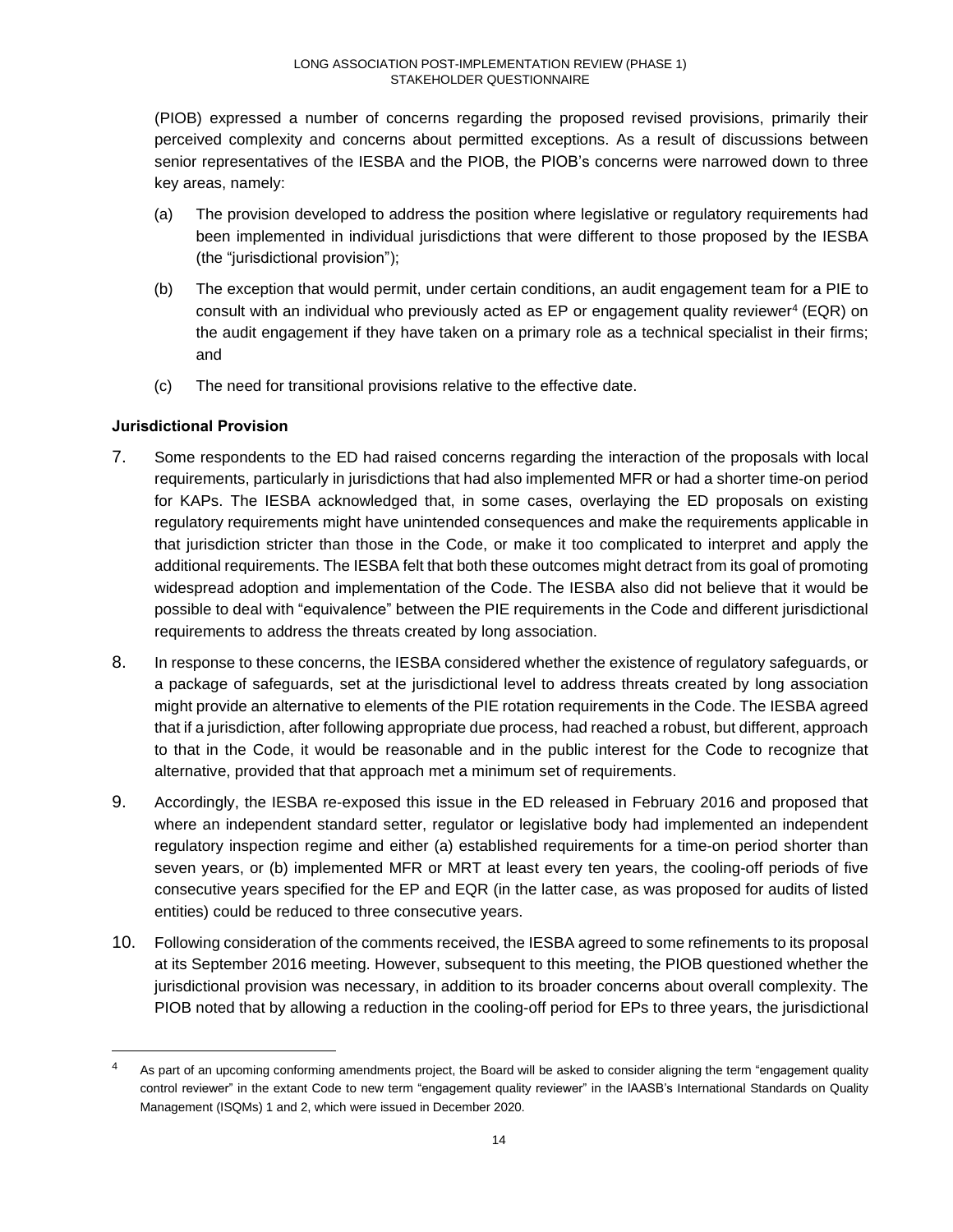provision would weaken the overall partner rotation regime in the Code. It noted that stricter rules in national legislation, such as MFR, would prevail and apply.

- 11. In light of the PIOB's concerns, the IESBA reconsidered the position regarding the jurisdictional provision and agreed to the following three changes:
	- Replacing the revised jurisdictional provision with a simpler formulation that would achieve the objective of the original provision, i.e., that where an appropriately qualified body has established a cooling-off period for an EP of less than five years, the higher of that period or three years may be substituted for the cooling-off period of five years. The only condition is that the applicable timeon period does not exceed seven years.
	- Clarifying that the appropriate national body, in addition to being a body authorized by a legislative body or regulator, might be a body recognized by such legislative body or regulator.
	- Permitting a transitional period of up to five years from the effective date of December 15, 2018 during which the jurisdictional provision would remain available. This transitional approach was intended to facilitate an eventual changeover to the cooling-off period of five years for EPs in those jurisdictions where the appropriate national body had currently specified a cooling-off period of less than five years. The IESBA believed that the revised formulation achieved the outcome desired under the original provision while being responsive to the public interest concerns raised by the PIOB.
- 12. In December 2016, the IESBA finalized changes to the revised provisions to respond to the PIOB's concerns. The final provisions included a revised jurisdictional provision and the corresponding transitional period of five years from the revisions' effective date of December 15, 2018. The IESBA released the Closed-Off Document in January 2017.
- 13. The jurisdictional provision as approved by the IESBA (paragraph 290.163 in the Close-Off Document, *Changes to the Code Addressing the Long [Association](https://www.ethicsboard.org/publications/close-changes-code-addressing-long-association-personnel-audit-or-assurance-client-6) of Personnel with an Audit or Assurance Client*) was subsequently restructured as paragraph R540.19 in the current Code as part of the IESBA's Structure of the Code Project:
	- *R540.19 Where a legislative or regulatory body (or organization authorized or recognized by such legislative or regulatory body) has established a cooling-off period for an engagement partner of less than five consecutive years, the higher of that period or three years may be substituted for the cooling-off period of five consecutive years specified in paragraphs R540.11, R540.14 and R540.16(a) provided that the applicable time-on period does not exceed seven years.*
- 14. The jurisdictional provision is due to expire for audits of financial statements for periods beginning on or after December 15, 2023.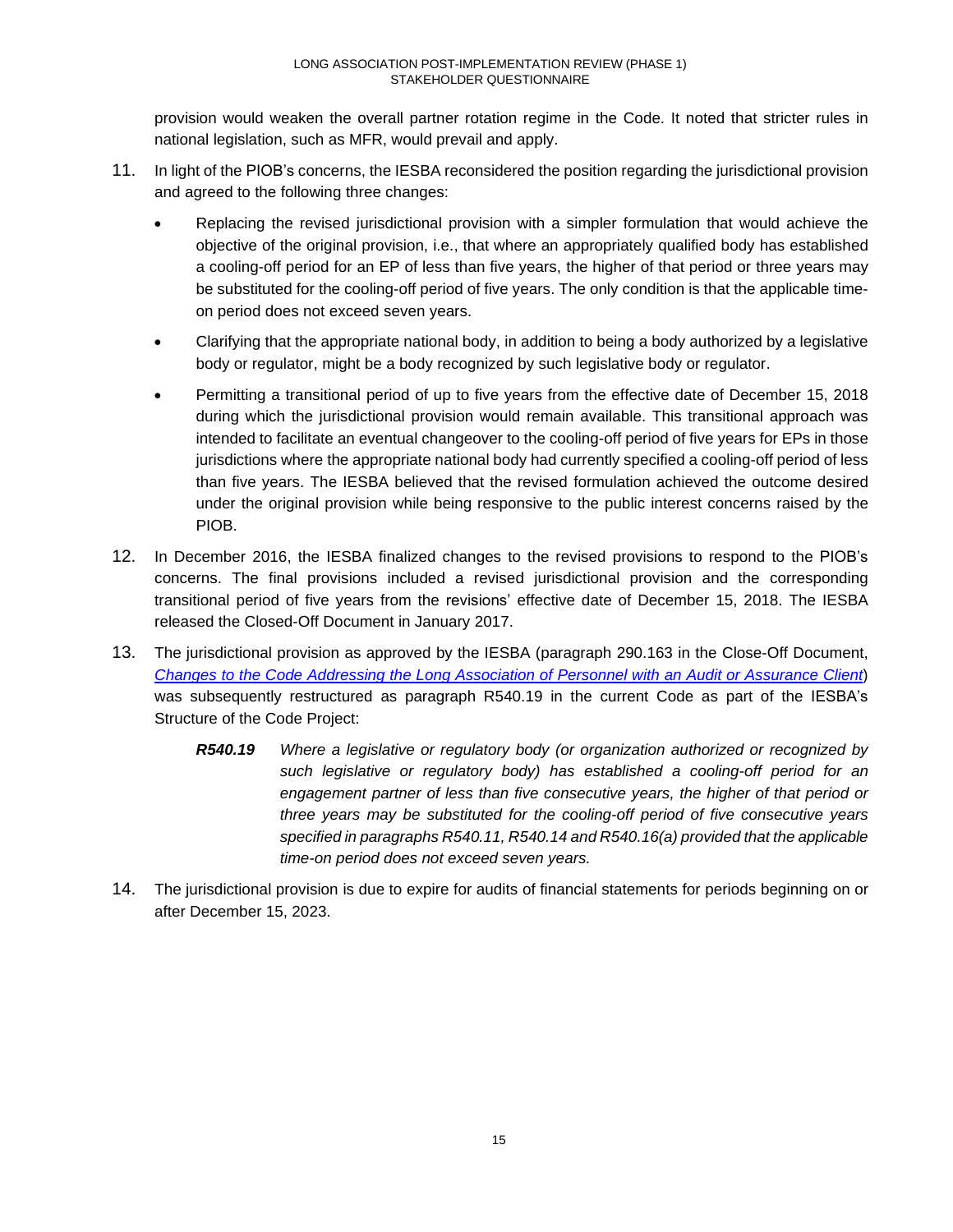<span id="page-15-0"></span>The *International Code of Ethics for Professional Accountants (including International Independence Standards)*, Exposure Drafts, Consultation Papers, and other IESBA publications are published by, and copyright of, IFAC.

The IESBA and IFAC do not accept responsibility for loss caused to any person who acts or refrains from acting in reliance on the material in this publication, whether such loss is caused by negligence or otherwise.

The 'International Ethics Standards Board for Accountants, '*International Code of Ethics for Professional Accountants (including International Independence Standards)*', 'International Federation of Accountants', 'IESBA', 'IFAC', the IESBA logo, and IFAC logo are trademarks of IFAC, or registered trademarks and service marks of IFAC in the US and other countries.

Copyright © April 2021 by the International Federation of Accountants (IFAC). All rights reserved. Permission is granted to make copies of this work to achieve maximum exposure and feedback provided that each copy bears the following credit line: "*Copyright © April 2021 by the International Federation of Accountants* (IFAC). All rights reserved. Used with permission of IFAC. Permission is granted to make copies of this work *to achieve maximum exposure and feedback*."



Published by: